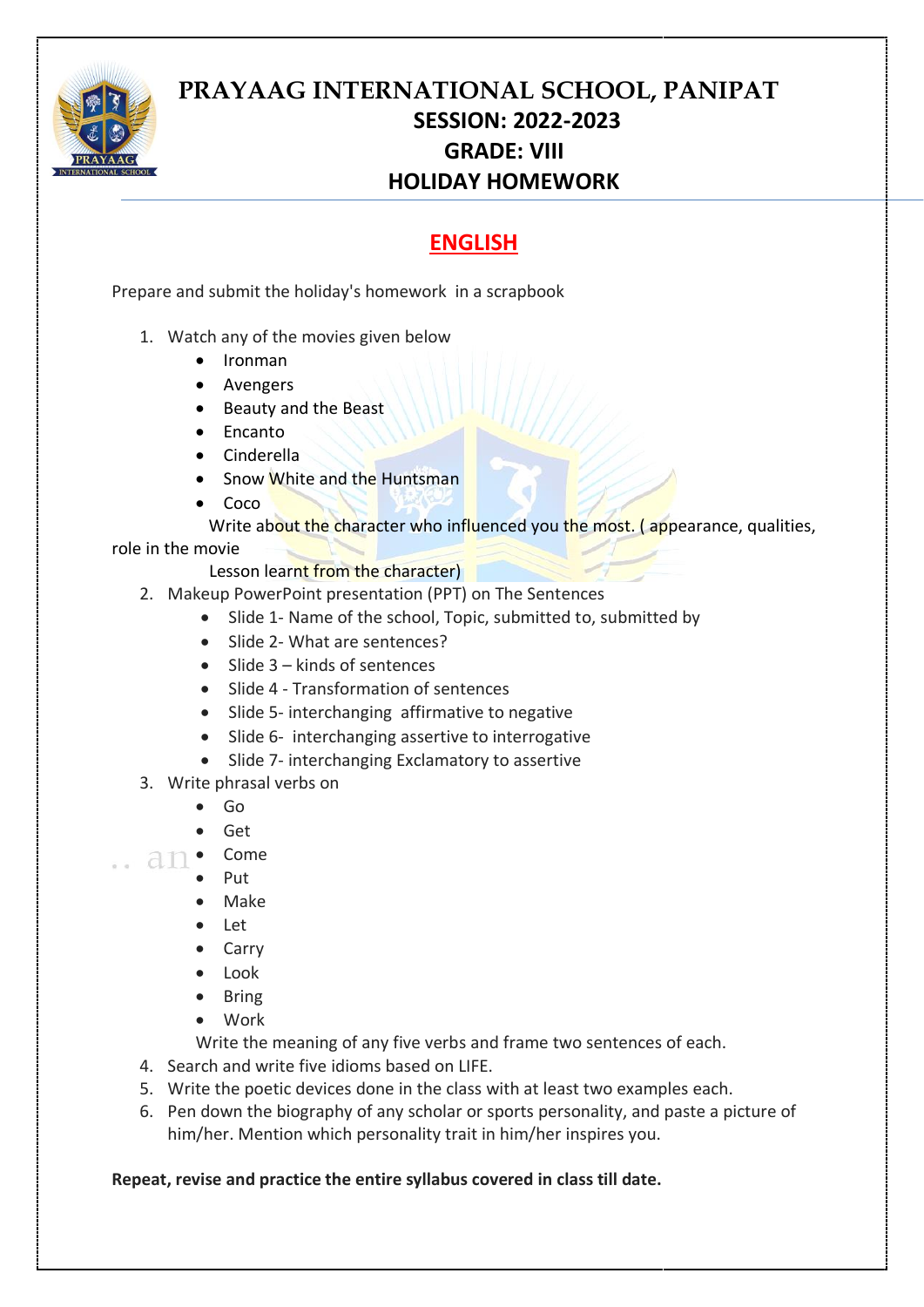## **HINDI**

### समनुदेशन कार्य**:**

- 1. तकनीकी विकास के कारण उद्योगों का मशीनीकरण हो चुका है और इस कारण बहुत से लोगों के आर् के साधन भी प्रभावित हुए है। पाठ 2 लाख की चूविर्ों के आधार पर बदलू काका जैसे व्यक्ति का वर्णन करें जो साधन हीन हो चुका हो ।
- 2. पाठ 5 ' चिठ्ठियों की अनूठी दुनिया ' के आधार पर पोस्ट ऑफिस से पोस्ट कार्ड खरीद कर एक पत्र लिखें एवं आधुनिक पद्वति के आधार पर शीट पर एक इ-मेल लिखें।
- 3. पठन-क्षमता बढ़ाने के लिए प्रतिदिन समाचार पत्र पढ़ें तथा एक साप्ताहिक पत्रिका बनाए जिसमें आप अपने ग्रीष्मकालीन अवकाश के कुछ विशेष अवसरों का उल्लेख किया हो ।
- 4. ' शिक्षा का बदलता स्वरुप ' कोरोना के अंतर्गत अपने अनुभव के आधार पर बदलती शिक्षा पद्वति पर अपने विचार प्रस्तुत करत<mark>े हुए एक अनुच्छे</mark>द लिखे ।
- 5. उपसर्ग,प्रत्यय , अनेक शब्दो<mark>ं के लिए एक शब्द एवं पर्या</mark>यवाची शब्दों का अभ्यास करें ।

### पररर्ोजना कार्य**:**

उपसर्ग,प्रत्यय की एक शीट पर सूची बनाइए ।

पुरक पुस्तक ' भारत की खो<mark>ज 'के 4 अध्यायों को ध्यानपूर्वक पढ़े और उन</mark>का सार लिखें।

# **MATHEMATICS**

- Prepare a PPT on Rational /Irrational Numbers.
- Prepare a puzzle card of forming Equations for each of the given solutions of an equation:-
	- $I)$   $X=2$
	- $II)$   $X=9$
	- $III) \tX = -6$

**INTERNATIONAL SCHOOL <** 

Solve all the questions mentioned in the box " Try these " of chapter 1 and Chapter 2 in a separate

holiday homework notebook. mation of traditional val

• Learn tables 2 to 30

#### **PROJECT WORK**

• Prepare atleast 4 creative flash cards on A4 sheet related to types microorganisms giving two examples of each type.

SCIENCE tion..

Assemble the flash cards in a folder with your names on it.

modern

#### **EXPERIMENTAL WORK**

Complete the given experiments in your lab manuals.